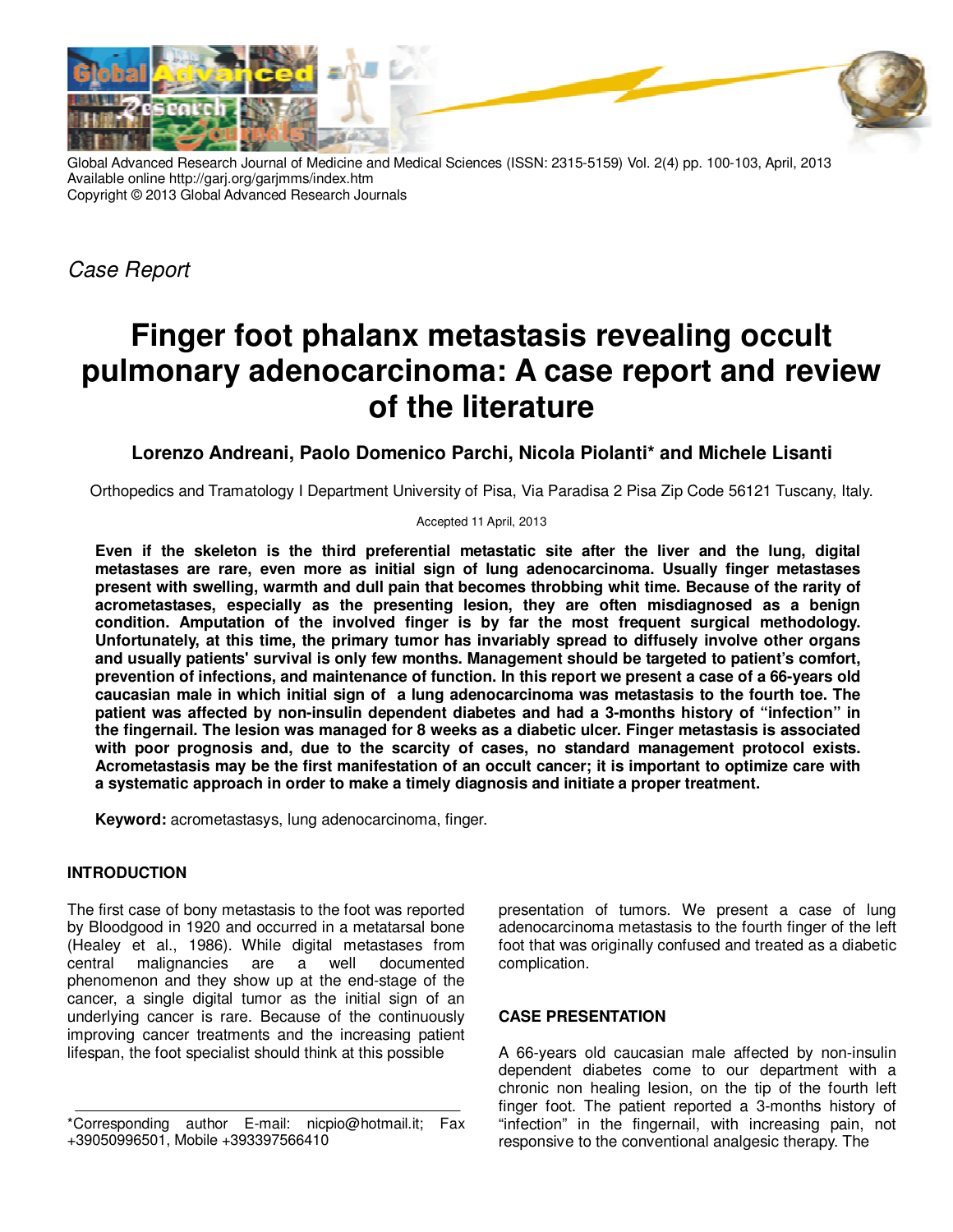

**Figure1.** Clinical aspect of the lesion. Note the necrotic mass beneath the nail plate and extending over the finger tip

lesion was managed for 8 weeks as a diabetic ulcer and then, due to the lesion worsening and the increased pain, he was referred to the orthopaedic department. The patient denied recent fever, weight loss (12-15 Kg), increasing of cough, night sweats, and chronic fatigue. He used to smoke 30-35 cigarettes/day for 20 years and he stopped to smoke 15 years before. The patient was diabetic but without any complication and he worked in a glassware for 40 years. He referred an allergy to iodine contrast.

On physical examination the patient had continuous severe pain surrounding the fourth finger of the left foot whit limitation of the range of motion. There was surrounding erythema, warmth and edema. A necrotic mass was immediately noted beneath the nail plate and extending over the finger tip (Figure 1). There were no palpable popliteal or inguinal lymph nodes. Standards radiographs of the left foot showed osteolysis of the distal and medial phalanx of the fourth finger (Figure 2).

We performed a chest X-ray because we were suspicious about his increasing cough, and what we found was: "big mediastinal expansive lesion on right chest, with an ipsilateral pleural effusion" (Figure 3 A, B).

The patient was immediately sent to our oncological pneumologist and undergoed total body CT-Scan (Figure 3 C, D) and full body Technetium-99m scintigraphy. These examinations showed a big mediastinal mass (max diam 9 cm) and increased radiopharmaceutical uptake in the cervical spine, in the right cerebral

hemisphere and in many ribs. A cranium and cervical spine CT were performed and other small metastases were found. The thoracic surgeon denied any surgical procedure, so the patient was followed only by the oncologist.

Considering the patient's poor prognosis and pain, the patient's inability to bear weight and the continuous need of medication, it was decided to proceed with amputation rather than other treatments such as external beam radiation therapy. A full fourth finger amputation was done and this lead to quick recovery for the patient, relieving his pain and allowing a better ambulation. The specimen was sent in toto for anatomo-pathological evaluation. On macroscopic examination, there was a well circumscribed mass with two browned areas and complete avulsion of the fingernail. The bone surgical margins were free (MR1), subcutaneous margins were infiltrated by malignancy (MR2). The immunoistochemical phenotype showed: Ckpan, CK7 positive, PSA negative, TTF-1 negative, CK20 negative, napsin slightly positive. These features lead to the diagnosis of metastatic lung adenocarcinoma.

During the follow up visit, fifteen days after the surgical treatment, the patient was completely free from pain and the stitches were removed.

The patient was referred back to his oncologist and he died by respiratory insufficiency 6 months after the atypical presentation of the tumoral disease.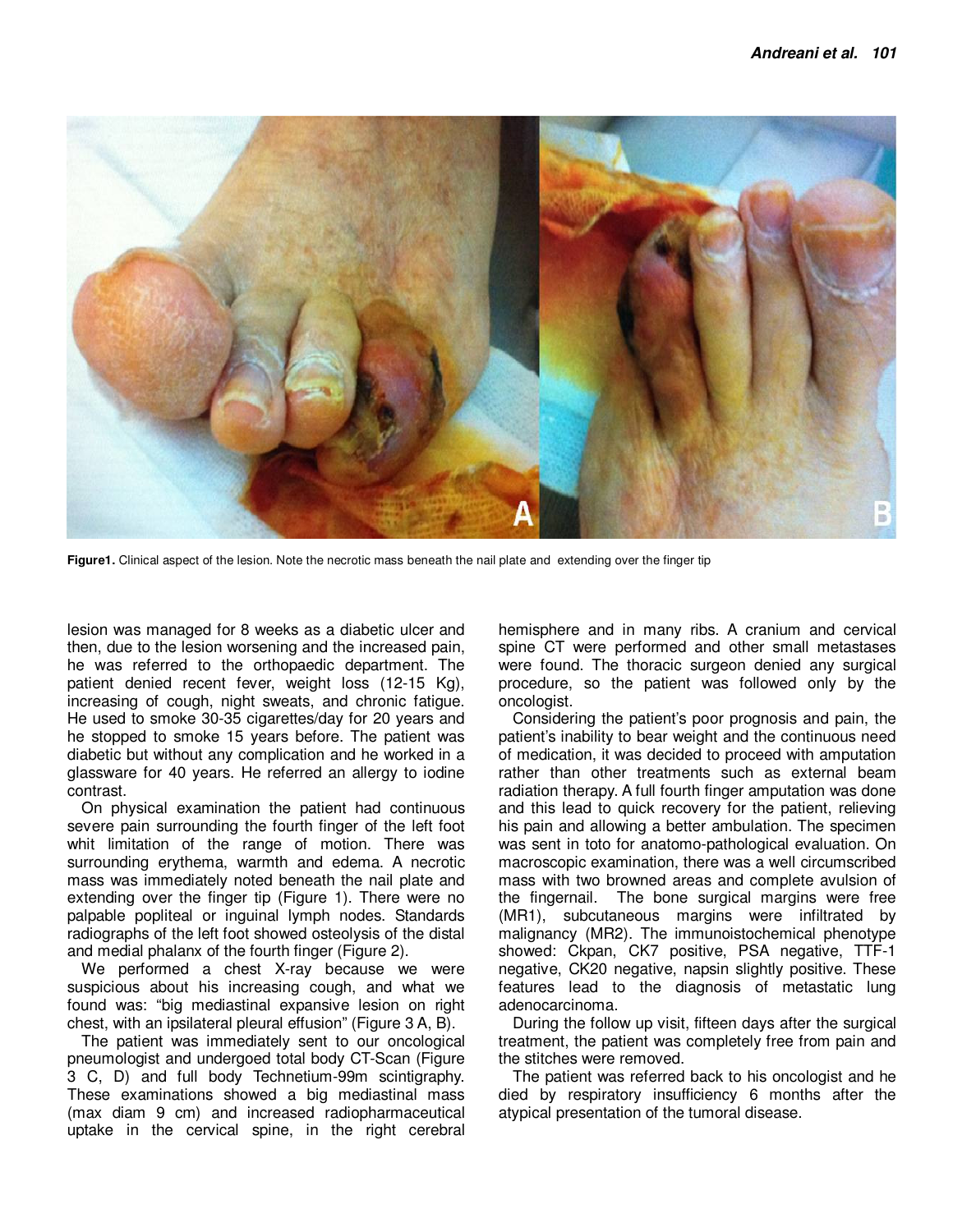

**Figure 2.** (A) Anterior to posterior and (B) oblique radiographs of the left foot shows osteolysis of the distal and medial phalanx of the fourth finger



**Figure 3.** (A) Anterior to posterior and (B) lateral Chest X-rays show "a big mediastinic expansive lesion on right part, with an ipsilateral pleural effusion"; (C, D) chest TC shows mediastinic mass (max diam 9 cm).